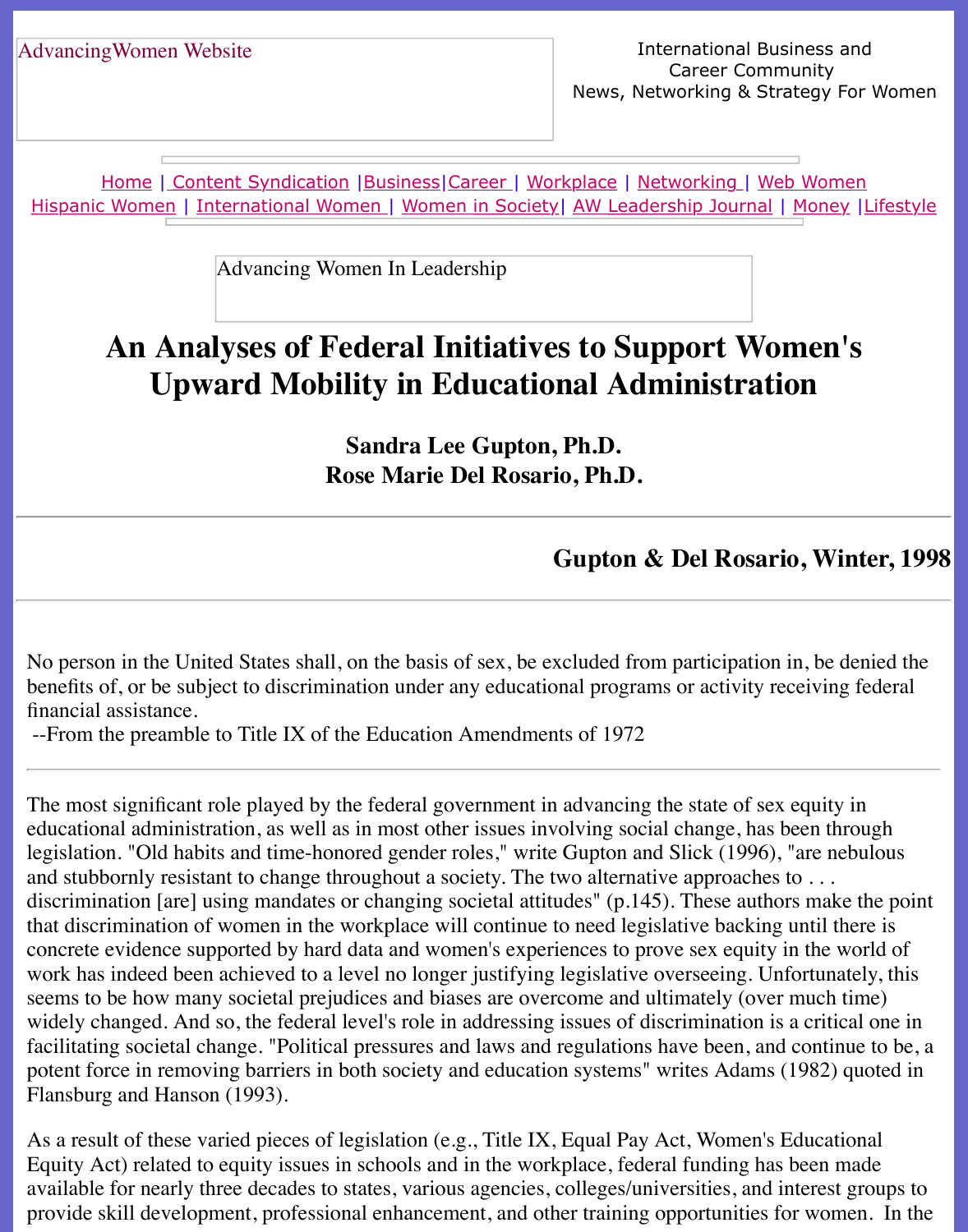field of education, many of these activities have been designed to raise the level of women's participation in the decision-making process in the field of education and, more importantly, to increase the number of women administrators at the local, state and national levels.

This paper seeks to inform the reader by (1) describing a few of the more significant federally funded initiatives related to increasing sex equity (with particular attention to those aimed at improving the status of women aspiring to or currently in educational administration), (2) analyzing the strengths and weaknesses of these efforts, and (3) concluding with the authors' up-to-date analysis of the paradigm shifts that should occur in the current thinking about the issue of underrepresentation of women in educational administration; key suggestions for women seeking administrative careers in education; recommendations for making federally funded programs and services geared toward achieving gender equity more effective for today's women; and the authors' concluding thoughts about this topic. Ultimately, this paper reinforces the paradigm shifts in thinking about women in education that should undergird future research and guide reflection, discussion, policy-making, and practice. These shifts move from the current trend of focusing on womenís skills that will enable them to perform above and beyond their job descriptions and capabilities toward training administrators with the power to recruit, hire, mentor, retain and promote women in leadership positions. While it is important to continue enriching womenís experiences and upgrading their skills, these activities (by themselves) have not resulted in fully opening and/or significantly expanding the opportunities for women in the workplace, and this includes women in leadership roles in education.

## **Federally-funded Initiatives Advancing Women in Educational Administration**

#### Southeastern Desegregation Assistance Center

One of the federally-funded, non-profit organizations charged with the responsibility of providing professional development for women educators in order to enhance their visibility and increase their numbers in educational leadership is the Southeastern Desegregation Assistance Center (SEDAC). Known for its work in desegregation and equity across race, national origin and sex/gender, one of SEDACís goals is to provide technical assistance and training which will improve the overall status of women in educational leadership and administration in the States of Alabama, Florida, Georgia, Kentucky, Mississippi, North Carolina, South Carolina and Tennessee. This section of the paper looks at a random sampling of conferences, institutes and training agendas that SEDAC has co-sponsored, supported financially, and/or endorsed for nearly three decades. To assess the effect of SEDAC activities, a number of women who have participated in SEDAC activities on sex/gender issues in general, and women in administration events in particular, were interviewed regarding their perceptions, professional and personal development.

It is strongly suggested here that there is a need to establish collaborative working relationships and/or viable partnerships between those who are now in key administrative positions and (potential) women leaders. The challenge is to develop meaningful alternatives which will maximize the use of women's talents and skills, respect and acknowledge their ability to contribute in the decision-making process, and be accorded equal status in educational leadership.

The Southeastern Desegregation Assistance Center was among the first organizations in the United States to receive federal support to carry out the civil rights mandates regarding desegregation and equity across race, national origin, sex/gender and different abilities. There are ten Desegregation Assistance Centers in the country, however, SEDAC's work in the "deep south" is complicated by the region's history of segregation that has resulted in the persistence of racism and sexism in both rural and urban communities.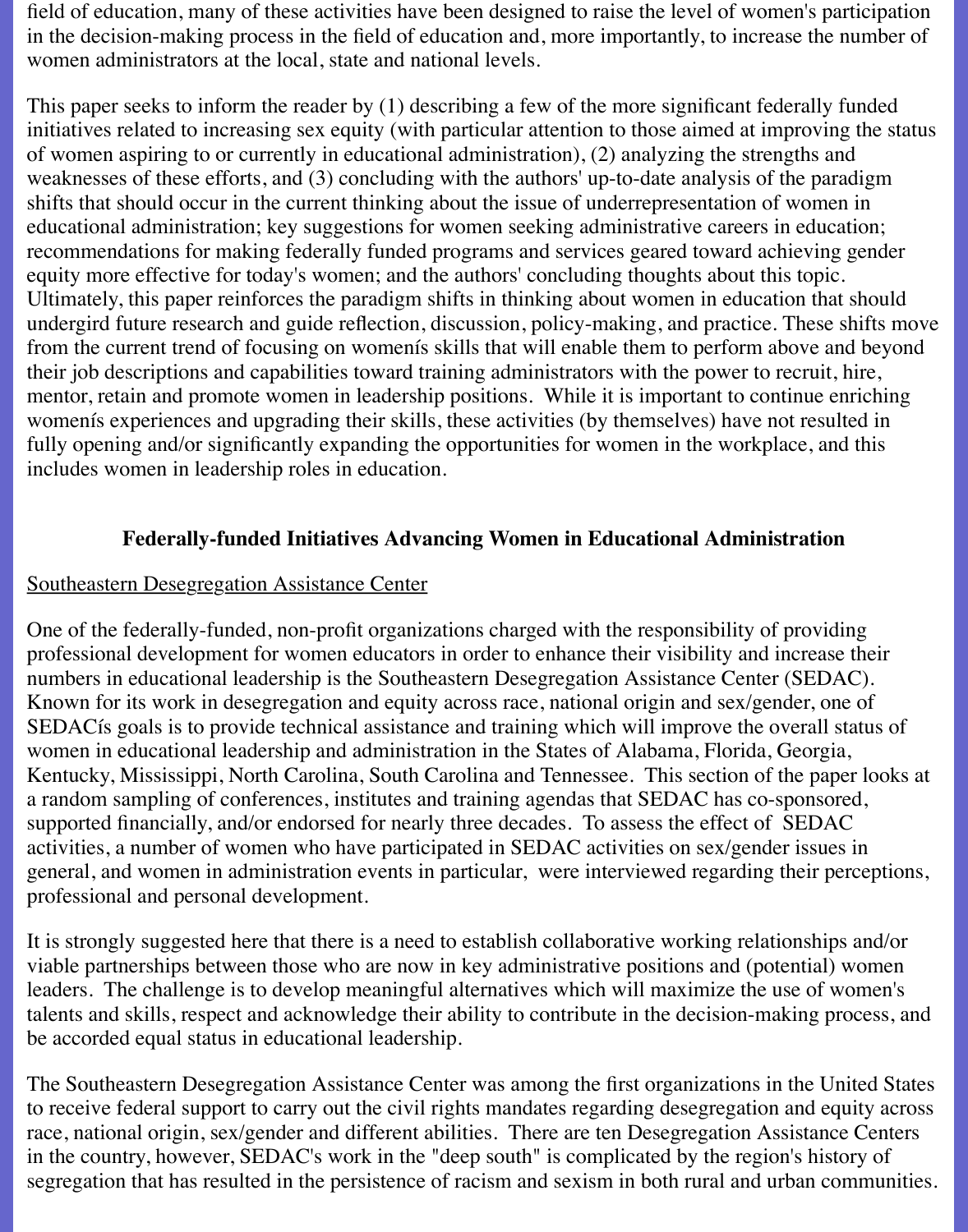Over the span of nearly 30 years, SEDAC has received approximately \$800,000 per year or \$24 million in federal funds. An important part of the grantís initiative is that, in addition to dealing with desegregation, race and national origin issues, SEDAC will also deliver technical assistance to state and local education agencies to improve the quality of education for female students and the participation of women in education administration. To this end, records show that SEDAC has provided support (only upon request of organizations, colleges or universities, state and local education agencies) in the following ways:

1. By becoming members of and/or subscribing to womenís professional organizations and interest groups including: American Association of University Women (AAUW), National Organization for Women (NOW), National Coalition for Sex Equity in Education (NCSEE) and Womenís Sports Society.

2. By co-sponsoring conferences, institutes and training programs which address issues pertaining to women in administration and Title IX (educational equity for women in sports, math, science and other traditionally male-oriented fields).

3. By providing financial assistance to individuals, organizations and educational institutions in order to meet specific expenses for seminars, workshops, conferences, meetings and other events (e.g., honorariums for speakers, registration and expenses of participants, cost of meeting rooms, and so on).

4. By working closely with the Office for Civil Rights (OCR) and the Department of Justice on current policies and mandates regarding womenís rights, sexual harassment, affirmative action and equal employment opportunity.

The description above gives a misleading picture of the actual SEDAC support, performance and commitment to womenís issues. For instance, memberships to organizations and interest groups have not translated into meaningful SEDAC participation in and/or lending a voice for womenís causes. In cosponsored events, SEDACís involvement ìbehind the scenesî have been limited to giving financial support for specific activities. On questions regarding legal matters (e.g., sexual harassment, hiring/firing policies, grievance process), SEDAC usually refers inquirers to OCR, private civil rights lawyers, consultants, state and/or local education agencies. Moreover, throughout its history, SEDAC has never hired a part or full-time staff dedicated to addressing womenís issues (in July 1996, under a new administration, the Centerís Assistant Director also bears the responsibility of ìGender Equity Coordinatorî).'

When compared with other SEDAC activities, SEDACís overall involvement in the area of ìwomen in administrationî may be best described as insignificant when considering the amount of time, resources and actual dollars expended on girls/womenís issues. Therefore, it is not surprising to find that in SEDACís constituency, the southeastern states, there has been very little progress (if any) for women administrators in terms of qualitative and quantitative placements in educational leadership.

A former middle school principal (African-American woman who now directs a cultural diversity program) commented:

You will find more women hired as principals in elementary schools. If we are in high school settings, women are more likely to be found in smaller or less prestigious schools. From what I can see, men tend to get assigned to the best schools with the most resources and community support. I might add that the men in these positions also tend to be White. This is why I gave up being a principal. I felt that I was on a dead-end job. No matter how I try and apply, I will never move up to a bigger and better school.

A woman who was recently appointed as an assistant principal in a high school magnet academy summarized her feelings in the following way: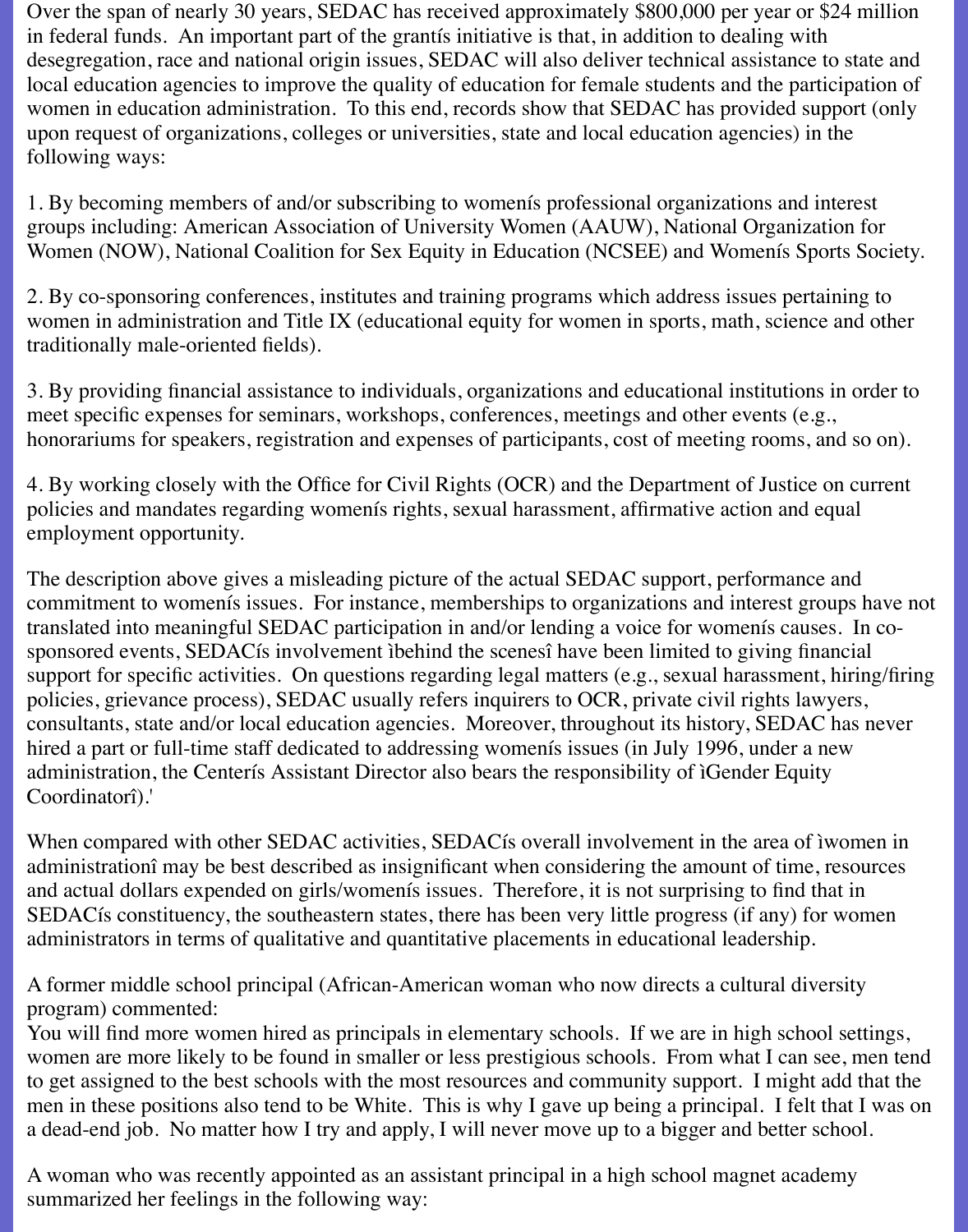I was very happy when I received this appointment. But that wore off very quickly. Ever since I became an AP, I feel like a doormat -- I welcome parents and other people who are visiting the school and I get to show them around. I was given a walkie-talkie to monitor the hallways, cafeteria, bathrooms, and school grounds. This is not the job that I applied and interviewed for. As a single mother, I need this job. As a well-educated person, my mind is in a wasteland.

An in-depth analysis of training agendas designed to broaden womenís skills, talents and marketability indicates that:

1. While participants generally express satisfaction on the timeliness and types of training they have received, there are no indicators on how such training will affect short and/or long-term job retention and upward mobility.

2. Training topics tend to raise the level of womenís performance, efficiency and management of their everyday lives (e.g., time and stress management, improving womenís health, networking, dealing with discrimination and sexual harassment in the workplace, variety of ìhow toísî). Although the topics seem to raise womenís self-esteem and competency in their current positions, there are no indicators of how participants could move effectively in higher level positions or gain acknowledgment and respect in their respective workplaces.

3. Conferences, institutes and training sessions tend to showcase women and men who have already reached or are reaching positions of leadership, expertise and prominence in their respective fields. Even though participants gain a better perspective on ìwhoís who,î ìwhoís where,î and/or ìwhoís involved with what,î such events rarely (if ever) provide direct linkages between participants and the educational experts/leaders that would lead to, i.e., mentor-apprentice relations.

4. Federal funds are granted based on proposerís goals and objectives. In the case of Desegregation Assistance Centers, performance monitoring and accountability have been lax particularly on womenís issues. For example, the January 1997 meetings of the ten regional DACs reveal that directors have placed sex/gender as very low in their priorities by not including womenís equity issues in any part of their agenda (race, national origin and physical abilities were the prevailing equity issues).

Attendance records in SEDACís co-sponsored activities indicate that the southeastern states have an abundance of highly qualified, skilled and capable women with strong leadership potential. The thousands that have attended local, state and national professional development institutes have included mid-level administrators, college instructors, principals, assistant principals, master/lead teachers, consultants, directors and coordinators of educational programs. They come from different racial and cultural backgrounds -- Asian/Pacific Islanders, Blacks/African-Americans, European Americans/Caucasians, Hispanics/Latinos, Native Americans, and those from mixed heritage. It seems that the underrepresentation of women and minority groups in educational leadership can be explained by other factors, not from lack of available, talented women.

A regular participant in SEDACís co-sponsored annual event for women educators, an administrator from Dade County Public Schools, shared the following opinion:

 In every conference, you hear speakers and workshop presenters talk about the ìglass ceilingî for women

 in management positions. What are they talking about? Many of us are outside the so-called ìglassî and

 far from worrying about the so-called ìceiling.î I feel that I am being constantly by-passed by people with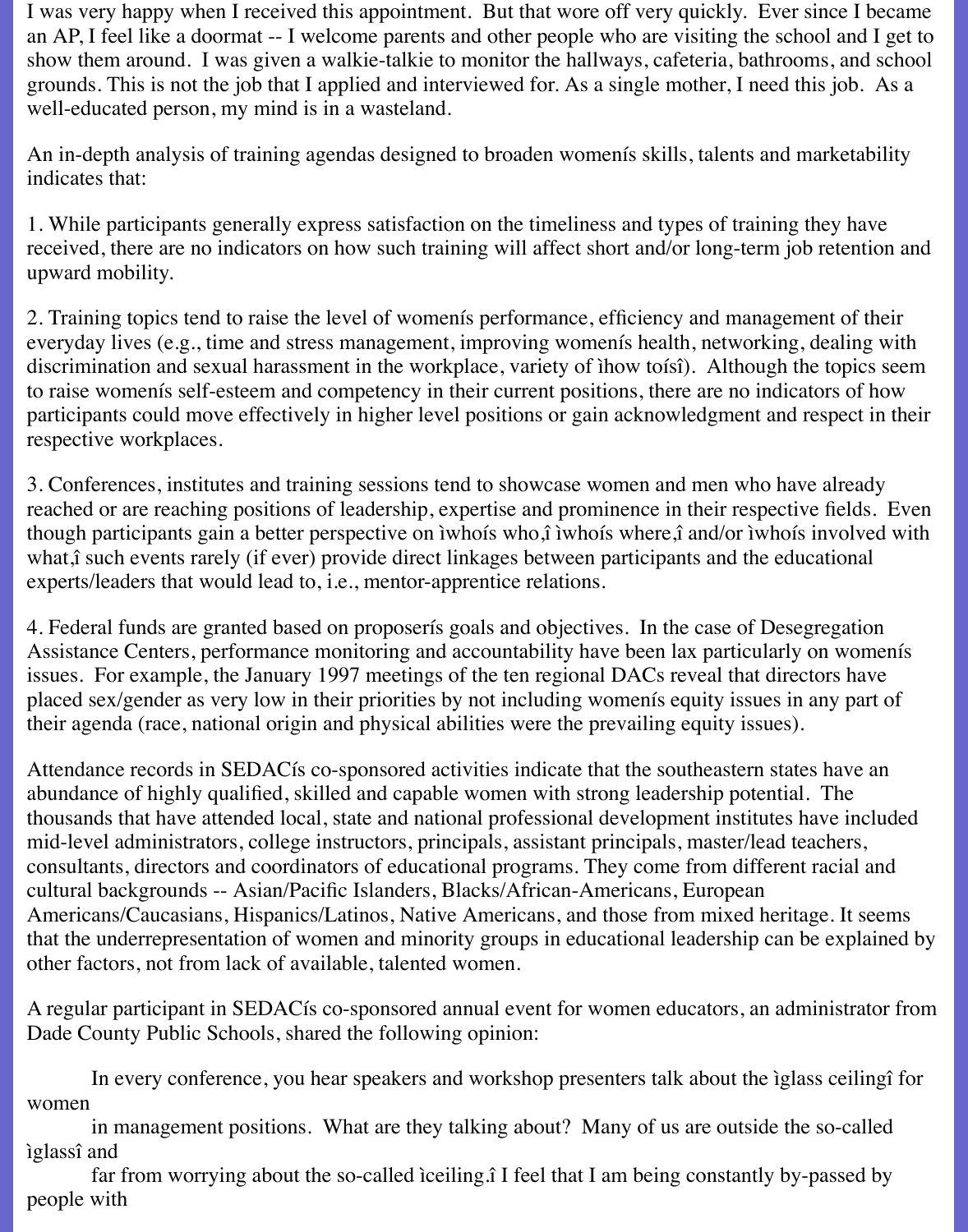little or no experience -- younger men and women from different backgrounds have been hired for

the

Iím

positions that I applied for. Right now, I am training my new boss how our office operates and

supervising our office staff until he gets familiar with each personís responsibilities.

These comments denote several levels of concern which include racism, sexism and ageism. That is, in spite of qualifications, experience and loyalty to the organization, other considerations seem to weigh heavily in the process of hiring and/or promoting women.

The prevailing agendas of SEDACís co-sponsored activities tend to reflect the idea of conferencing and training ìfor the women, by the women.î For instance, event committees and subcommittees are almost always led by and composed of (predominantly) women. Male membership is usually reserved for ìmalefeministsî, those who are user-friendly to womenís causes, and/or donors of monetary and/or in-kind contributions on the movement for equity/ equality issues. However, it seems that women dominated committees and subcommittees responsible for launching and maintaining professional development activities have had very little impact, if any, on the recruitment, selection, retention and promotion of women in administration.

Another trend which needs scrutiny is the overdevelopment of women above and beyond their already high credentials. Prevailing agendas seem to emphasize the need for women to develop further skills to cope with stress resulting from (greater) demands on their intellectual, mental and physical abilities. For instance, sociological studies show that in spite of modern technology (e.g., office computers, interoffice communication systems, vacuum cleaners, microwave ovens, washers and dryers), the amount of time and energy required to do womenís work has not diminished significantly. If anything, modern machines and technology have created a false perception that women today have more leisure and easier time when compared with their pre-modern era counterparts. It would seem that time and stress management training would do little to improve womenís skills unless more time (beyond 24 hours a day) is provided to perform their work and home-related expectations.

The observation of a literacy program director exemplifies the points mentioned above:

 School district restructuring forced a reduction in the number of office personnel. But the work that

 needed to be done was not decreased at all. Instead, the work was redistributed to the different departments which now have lesser number of employees. Most of us (women) began to share clerical and support staff. I noticed that most men in our building retained their secretaries and

other

 folks. So, even though the responsibilities look like they had been redistributed evenly to key people,

 women administrators did not have the extra help that men were provided. To get things done, I have

had to work late and, in most cases, take work home on weekends.

Separate interviews of three women who have succeeded in acquiring leadership positions in their local school districts in Florida, Georgia and Kentucky indicated that they did not know about federally funded opportunities for womenís professional development. The Georgian remarked:

You could say that I am "ihomegrown." My parents lived here all their lives, I grew up here and everybody knows my family. I went to college on scholarship and that was the only time I left

home.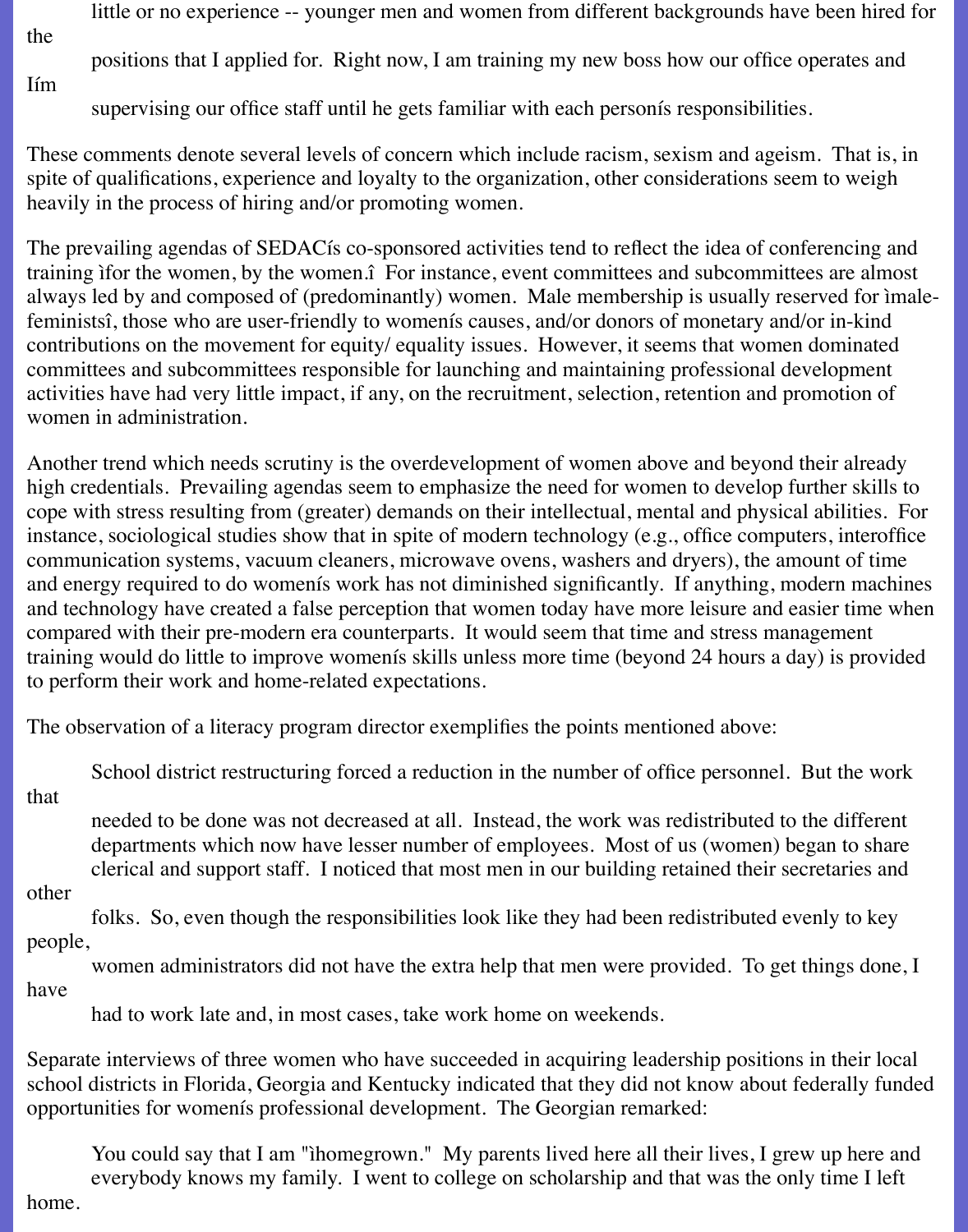I came back after college and began teaching. Years later, I decided to go for my masterís degree and

 I am now working on my doctorate. It may be true that it is "who you know" that counts. Sometimes

I wonder if I would have had the same opportunity in cities or towns where I am a stranger.

The administrator from Florida had a different experience. She earned her bachelorís degree in Puerto Rico and taught there for a few years. She married and joined her husband in New York City. The couple moved to Florida in order to find what they deemed desirable educational opportunities for their two small children. She related that:

Good timing, good luck and my Spanish-speaking ability must have worked for me when I looked for a job.

I started substitute teaching and doing volunteer work at my childrenís school so I could be near them. Everybody got to know me -- the superintendent, the principal, the children, all the teachers and staff. The number of Spanish-speaking families was increasing at that time, and I volunteered to translate for parents and their children. When I got a job offer to work for a private company, I announced the possibility of ending my volunteer work. At the urging of the school principal who vouched for my abilities, a job was created for me at the school district. Since then, I have worked hard and moved to bigger and better positions.

The Kentucky educator was proud of her growth from a classroom teacher to a school district administrator. Throughout her graduate school years, her professor guided her career growth and opened the doors for job possibilities. She noted:

I was working full-time as a teacher while going to graduate school part-time. Even though there were many times when I wanted to give up working on my masterís degree, I had a wonderful relationship with all my professors. One of my them became my lifetime mentor. She gave me pep-talks and was patient in listening to my ideas and interpretation of what I was learning. This is not to say that she was easy on me. On the contrary, she demanded the best out of me and I, in turn, made sure that I met her expectations.....Even now, with a fax or phone call, she would readily write a letter of recommendation on my behalf. This was an ideal mentor-apprentice relationship.

The above examples suggest that there are various settings and alternatives which can be developed and explored to raise womenís status in educational leadership. There is a common element which seems to have contributed to the three womenís paths to success: familiarity with the people who had the authority to hire them. Such familiarity has raised the level of confidence that the decision to hire the women is a good one -- that, in addition to meeting the basic qualifications for specific positions, the women have a well-grounded history of *desirable* personal character which complement the organizationís goals.

## **The Women's Educational Equity Act - Equity Resource Center**

The Women's Educational Equity Act (WEEA) passed in 1974 was designed to take proactive steps toward making education more equitable for girls and women by providing incentives and guidance to schools and community groups. The WEEA Program, operating under the auspices of the U.S. Department of Education, funds projects aimed at developing model educational programs, training, materials, and research to promote educational equity and transform educational systems. WEEA projects must have national, statewide, or general significance and address all levels of education. WEEA grant recipients may provide direct services to a target group or may develop educational materials that are disseminated through the WEEA Equity Resource Center.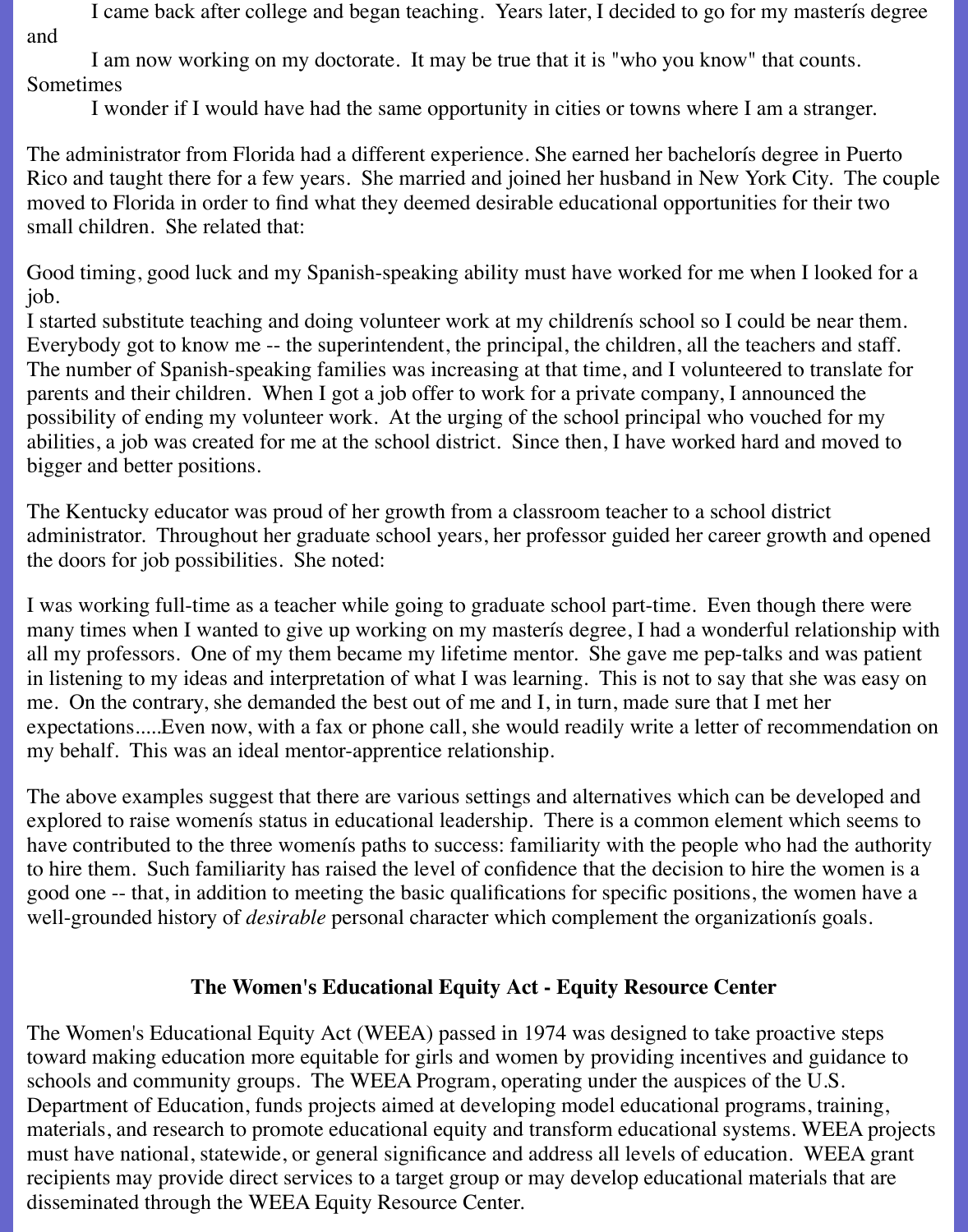In addition, to numerous grants, the WEEA Program established two support mechanisms: (1) the National Advisory Council on Women's Educational Programs and (2) the WEEA Publishing Center, now titled the Equity Resource Center. The National Advisory Council was established by Congress to inform the secretary of education about educational equity issues, make recommendations related to WEEA's operation, and to assess WEEA's funded projects. The council was dissolved by Congress in 1988 because of increasing pressure from women's groups who felt that the council as formed by then-President Reagan was having a counter-productive effect on gender-equity issues.

The second WEEA mechanism (still operative) is the WEEA Equity Resource Center. The Center, located at Education Development Center, Inc. and under the direction of Katherine Hanson, was established to support the work of WEEA-funded projects. In FY 1997 with a budget of \$2,000,000 the Women's Education Equity program awarded the following grantees:

Montclair State University \$72,566 Upper Montclair, NJ

Yakima Valley Community College \$61,678 Yakima, WA

School District of Palm Beach \$205,560 West Palm Beach, FL

South Dakota Dept. of Labor \$163,746 Pierre, SD

Board of Education of Prince George's County \$199,275 Upper Marlboro, MD

Massachusetts Pre-Engineering Program, Inc. \$181,515 Boston, MA

Source: Melissa Oppenheimer with the U.S. Dept. of Education - Office of the Under Secretary, Budget Service (See Appendix C for WEEA's funding history from 1976 to 1997)

According to a report on Title IX and WEEA, the Center "...provides assistance to grantees in developing products and in publishing and disseminating those products. In this way, work is shared nationally, and internationally, and allows others to learn from and build on the efforts taking place in local schools and communities. The publishing center maintains a national network of organizations and individuals working in sex and race equity, and works to keep equity issues visible within education discussions, as well as to link individual projects with national educational equity work" (Flansburg & Hanson, 1993, p.5).

In 1992 the Center expanded its networking capacity with the addition of electronic networking. Through its initial link with EquityNet, the Center now shares resources and information with over 4,000 social service organizations and individuals who subscribe to EquityNet which has greatly increased gender equity awareness and access to WEEA resources in a market that had heretofore been difficult to reach (Oppenheimer, 1997).

The Center also moderates EDEQUITY (Educational Equity Discussion List), a theory and practice discussion list that focuses on educational equity and serves as a forum for over 500 subscribers who discuss how to attain equity, improving education for all. [To subscribe, send the message subscribe edequity (without a "subject" line) to MAJORDOMO@CONFER.EDC.ORG].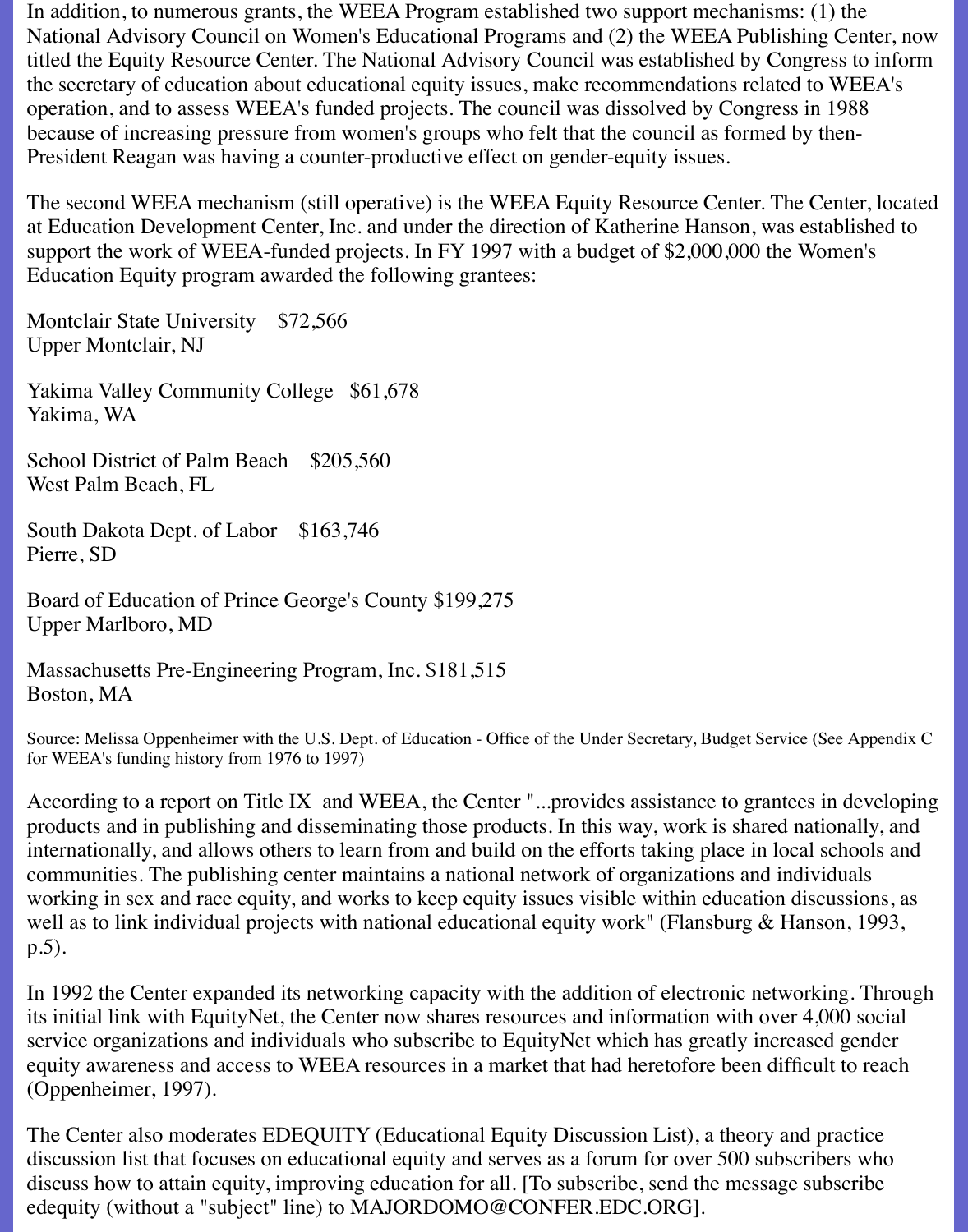#### **Women's Bureau - U.S. Department of Labor**

The Women's Bureau was created by Congress on June 5, 1920, and given this mission: to f standards and policies which shall promote the welfare of wage-earning women, improve the conditions, increase their efficiency, and advance their op[portunities for profitable em](mailto:weeapub@edc.org)ployment. the Bureau's work over the past seventy years has focused on entry level issues pertaining to access to non-traditional jobs and training outside the professions. In the 1980's the Bureau b advocate more forcefully policies and practices to help make work and family needs more compatible  $\alpha$ issue that women administrators cite often as a complex problem and barrier to their advance higher levels of administration in the profession. For the 1990's, as women in educational ad and other fields of work continue to enter the workforce at ever-increasing rates, the Bureau emphasize the need for helping people resolve conflicts in balancing work and family responsibility.

From its position in the Office of the Secretary of Labor, the Bureau participates in department making and program planning, and serves as a coordinating body in the Department of Labo programs affecting women. The Bureau has ten regional offices headed by regional administ work is to implement national programs and policies, develop local initiatives to address local disseminate information and publications that support fair treatment of women in the workpl addition, the Bureau initiates and supports research pertaining to women in the work force, to innovative ideas and approaches through demonstration projects that help prepare women to reenter the work force, move into new areas of work, or move up on their careers. It carries information and education program through publications, audiovisuals, media relations, feature articles, and the and public speaking (The Women's Bureau: Milestones, 1990).

Valuable statistics and information on the history and current status of women and work in the be obtained from the Women's Bureau (i.e., the completion of four major studies of women and work funded by the Bureau and released in February of 1992). One of these studies, "Breaking the Ceiling in the 1990's" by Terry Scandura of the University of Miami, investigated the career of top level female executives to identify obstacles to women's career advancement to top-le Important findings related to women pursuing educational administrative careers of Scandura include  $(1)$  the path to the top for women is through line authority;  $(2)$  positive perceptions of mobility potential were more prevalent for males than for females;  $(3)$  having a mentor appe important characteristic of the career of women to make it to the top of their organizations; (4) mentor was positively and significantly associated with higher salary levels and better self-concepts; means significant lack of family-supportive policies existed, or if they did, they were rarely implem women with dependent children under age 18 living at home had lowered career promotion increased job stress, more intent to leave the organization, and less mentoring than women w dependents.

(U.S. Dept. of Labor, Scandura, 1992).

A particularly helpful publication issued by the Women's Bureau is the 1993 Handbook on W Workers: Trends and Issues. In the introduction, the Bureau explains that "(T)his handbook is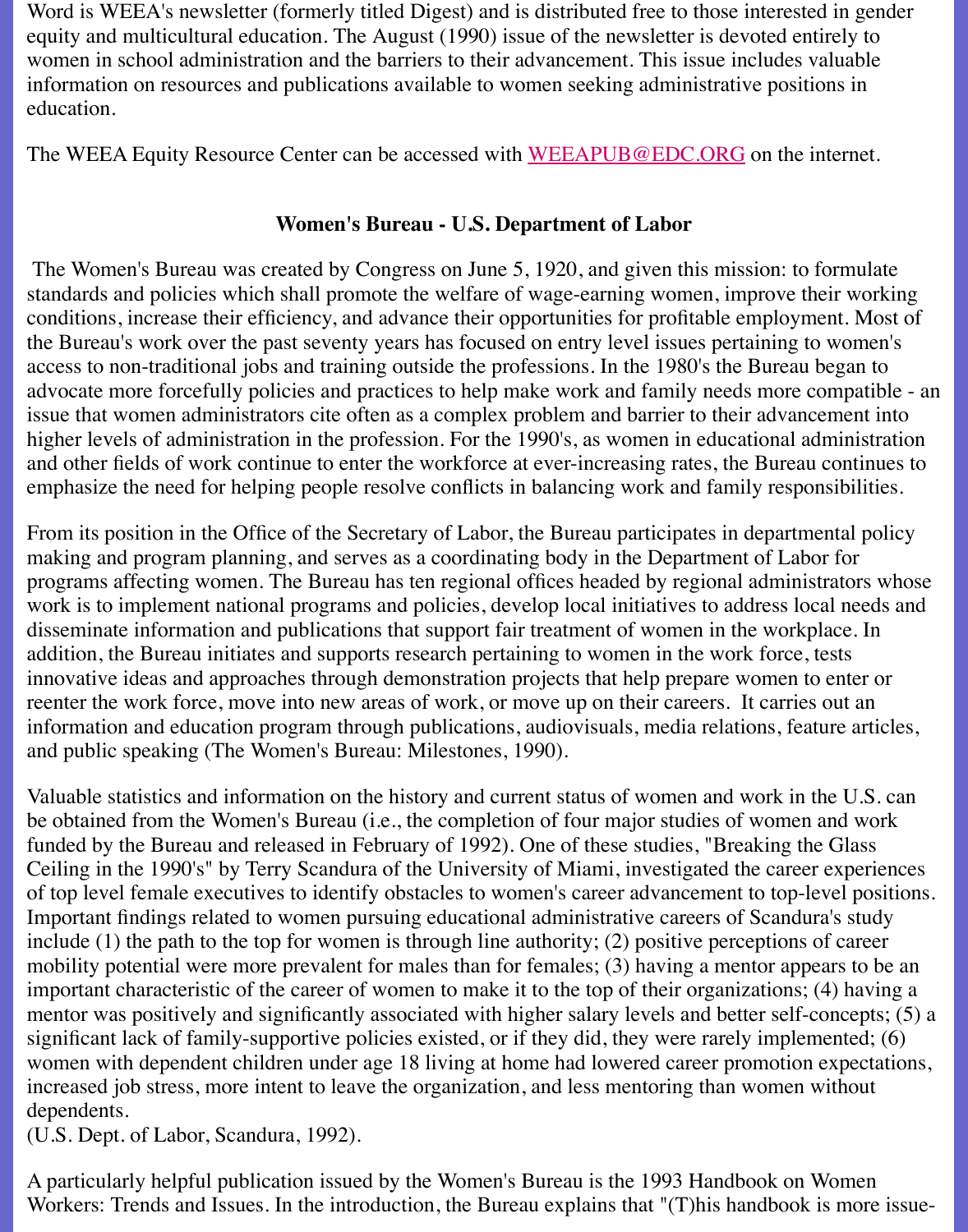oriented than previous handbooks published by the Women's Bureau; thus, it attempts to create a better understanding of some of the forces that influence women's participation or nonparticipation in the work force and that affect their general economic well-being" (p.xiii). Chapter 12 of the handbook is titled "Legal Rights of Women Workers" and includes a detailed account of recent legal developments and federal government initiatives affecting women in the workplace. A section of this chapter describes the work of the Department of Labor in dealing with the proverbial "glass ceiling" that is particularly pertinent to women educators in advancing their administrative careers. The authors admit that "...partially because of the difficulty in evaluating top executive-level recruitment and promotion patterns, corporate mid- and upper-level management has rarely been routinely included in compliance reviews performed by the Office of Federal Contract Compliance Programs. As a result, they conclude, "corporate employment practices with regard to executive opportunities for women and minority employees have not received the attention that the opportunities for lower level employees have received" (p. 218).

#### The Glass Ceiling Commission - Office of the Secretary of Labor

Chapter 12 of The Handbook on Women Workers also includes the findings of a yearlong study of the "glass ceiling" titled "A Report on the Glass Ceiling Initiative." Partly as a result of this study that documented substantial barriers to women's advancement up the corporate ladder past the middlemanagement level, the Civil Rights Act of 1991 mandated the establishment of a Glass Ceiling Commission housed in the office of the Secretary of Labor. This Commission, composed of 21 members, is charged with conducting a study of opportunities for and artificial barriers to the advancement of women and minorities to management and decision-making positions in business. This chapter also describes the status of women in state and local government positions where they state that "(A) glass ceiling in government limits the participation of women at the highest levels of the policy-making process. Few women hold high-level political appointments to cabinet positions. In addition, the majority of women in government, especially women of color, still face barriers that restrict their opportunity to advance beyond the lowest level jobs" (pp. 221-222).

This Glass Ceiling Commission obviously funds numerous studies, some of which were reviewed by the authors of this paper. One of these reports confirms the existence of sex discrimination in the workplace by concluding the following in its executive summary:

 \* Race/ethnic and gender employment segregation is widespread in the U.S. economy. The allocation of many women of all ethnic backgrounds and minority men to lower quality jobs than they can perform directly creates gender and race/ethnic earnings inequalities.

 \* Both racial and gender occupational segregation and earnings inequalities have been reduced since the civil rights legislation of the 1960s, but reductions in inequalities are uneven, reversible, and incomplete.

The summary draws many conclusions and includes a number of helpful recommendations pertaining to hiring and promotion, job stereotyping, public and private policy initiatives, and research initiatives. In a special section on "glass ceilings" the authors conclude that the segregated job structures for women and minorities prevent them from ever competing for top managerial and professional positions in large corporations and government agencies. "The higher one rises in a managerial or professional hierarchy the more likely future promotions are based on trust, social similarity and access to the informal networks of power and influence in the organization. Women and minorities are particularly disadvantaged on these dimensions in many workplaces," they contend, and they go on to say that the job of integrating lower levels of management is far easier than cracking glass ceilings (U.S. Dept. of Labor: Report by Thomaskovic-Devey, 1994).

Still another example of the work of the Glass Ceiling Commission is a report entitled "Managing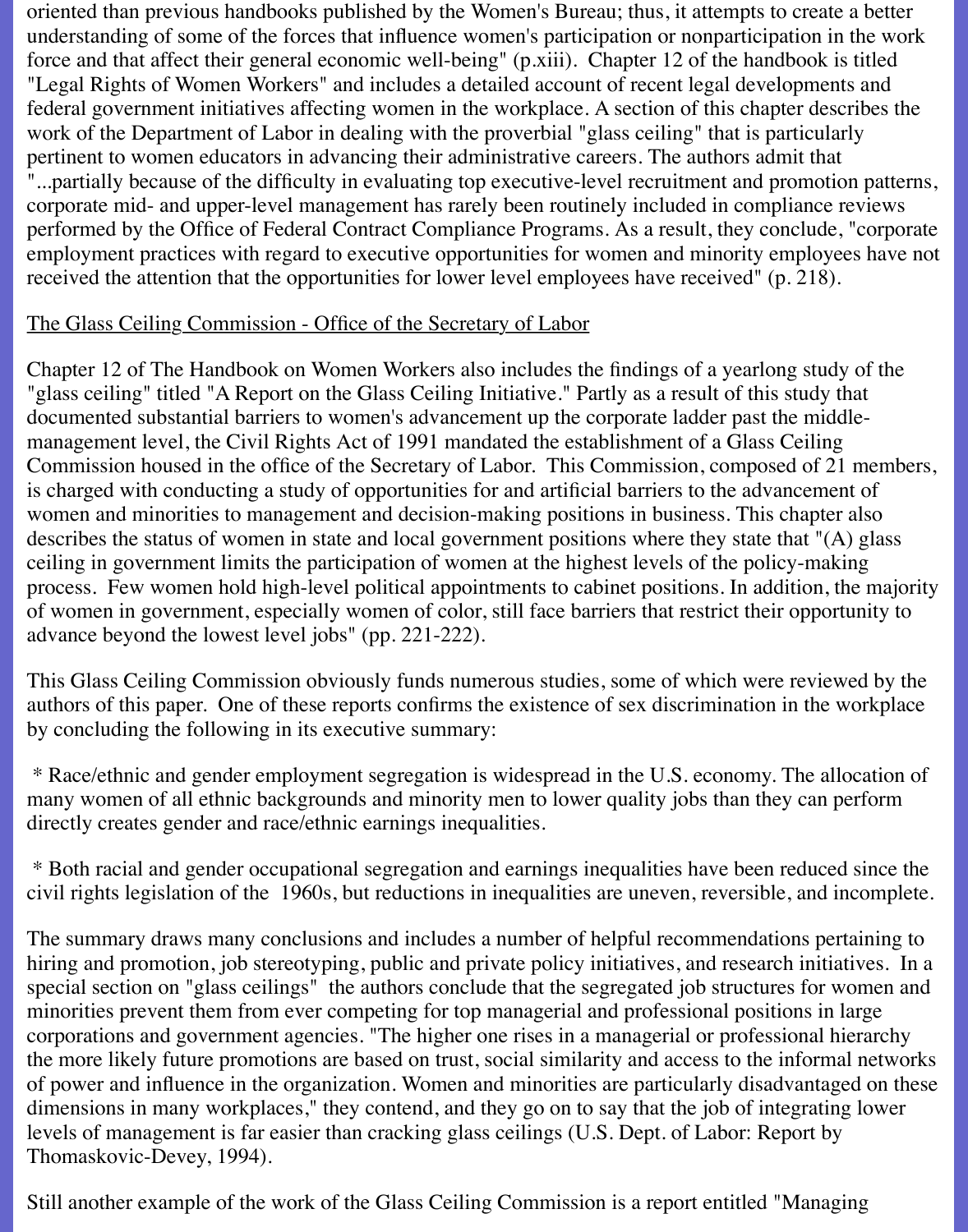Diversity and Glass Ceiling Initiatives as National Economic Imperatives" written by Cox and Smolinski (1994). These authors attest to the dilemmas often caused by the workforce composition unique to the United States: a workforce that is among the most gender and racioethnically diverse in the world. One of the most critical challenges posed by diversity in the workplace is to eliminate barriers to entry and success in middle and senior manager jobs which may be related to group identity factors such as gender and race (i.e., break the "glass ceiling").

Reports such as these give needed reinforcement, increased visibility, and helpful recommendations to issues of discrimination that must continue at the national level in order for equity to be achieved throughout the country.

#### **National Center for Education Statistics - Office of Educational Research and Improvement**

The center is described as "...the primary federal entity for collecting, analyzing, and reporting data related to education in the United States and other nations. . . . NCES activities are designed to address high priority education data needs; provide consistent, reliable, complete, and accurate indicators of education status and trends; and report timely, useful, and high quality data to the U.S. Department of Education, the Congress, the states, other education policymakers, practitioners, data users, and the general public" (U.S. Dept. of Education, National Center for Education Statistics, Kopka and Korb, 1993, p. ii).

One of this center's publications relevant to women in education is Women: Education and Outcomes released in September of 1996. Included among its 99 pages of tables, charts, and graphs depicting statistical information on the trends of all descriptions in the participation by women in higher education and in the labor market in the U.S. is information on the doctoral degrees in education conferred by institutions of higher education by sex, 1970 to 1993. The data reveal that in 1970-71 21% of the doctoral degrees in education were earned by women while they earned 59% percent of the doctoral degrees in education in 1992-93. Charts depicting the ratios of men to women teachers at the university level as well and the ratios of men to women K-12 teachers dramatically portray the dominance of male professors in higher education and female teachers in K-12 schools (pp. 58-59). Not listed in the Table of Contents, but buried in an Appendix of Additional Tables, there is even a table depicting the distribution of male and female principals, with the information broken down by grade levels; indicating the dominance of male principals in middle and upper schools, and the concentration of female principals at the elementary levels (pp. 83-84). What is missing, however, is also noteworthy: no mention is made of the numbers of male superintendents to female superintendents, the top-level executive position in public school education. Certainly, it seems not only reasonable, but also desirable for a book published by the National Center for Education Statistics that is expressly focusing on women in education to include vital statistics regarding how many women are advancing to the office of chief administrator of schools in this country. Where else should this information be collected if not by the country's officially designated and publicly funded Office of Educational Research and Improvement? Research on this topic is too often impeded by the scarcity of readily available, complete data regarding gender and administrative positions in education.

#### **Paradigm Shifts About the Underrepresentation of Women in Educational Leadership**

From the perspective of shifting our paradigms, there is a need to examine what has worked well for women who have attained success in obtaining high-level administrative positions (with or without participation in federally-funded professional development for women). In their recent book, Highly Successful Women Administrators: The Inside Stories of How They Got There (1996), Gupton and Slick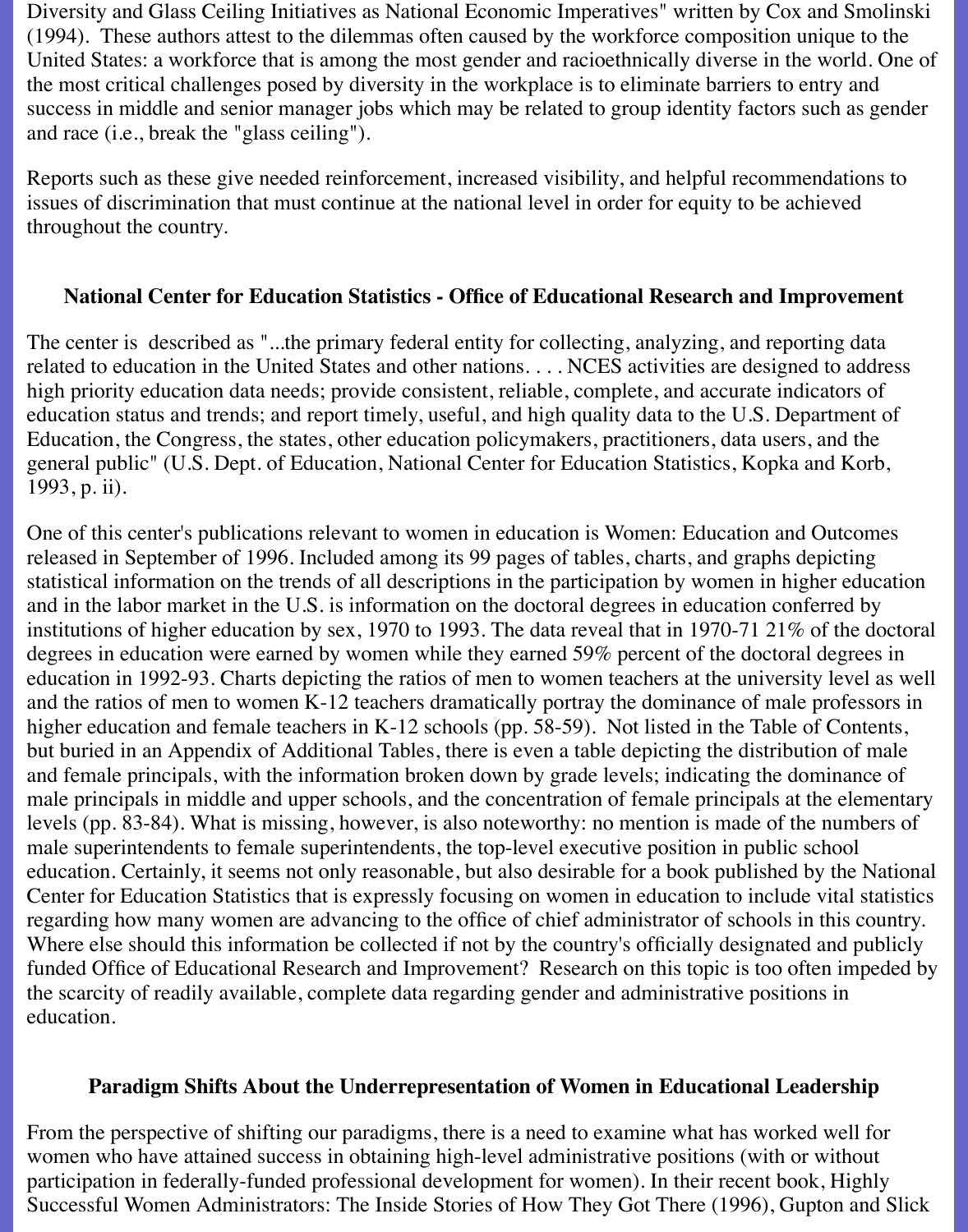report the results of their national study to determine what women in positions of power in education did to achieve their career goals. In chapter nine of their book, the authors describe the evolution of issues pertaining to women's underrepresentation in leadership positions in education (as well as other fields). The change in many of the causes for women's underrepresentation in educational administration has created new areas of concern which, in many instances, replace or need to be added to current thinking about the issue. These changes, the authors suggest, have created the need for rethinking (or shifting our paradigms) about where the attention and work need to be focused in order to help women advance in the field in an equitable fashion to their male counterparts. These shifts are revisited, expanded, and reinforced in this paper based not only on Gupton's cited work but also on the experiences and research of this paper's co-author, Assistant Director of SEDAC, Rose Marie del Rosario:

1. The need to shift from focusing most of the attention on women's lack of aspirations for administrative careers to their need for better support systems. As both Gupton and del Rosario have observed from their research and work with women educators; for the most part, women aspiring to positions of educational leadership have good skills and the proper credentials to be successful in administration. What they most need is assistance in sharing the responsibilities of work and home and supportive work environments that recognize and nurture their potentials for success as leaders.

2. The need to shift from women's lack of necessary qualifications (they now make up almost 60% of the persons receiving doctor's of administration degrees in education) to a greater scrutiny of the kinds of training and education they are experiencing. This shift speaks to del Rosario's concern that most of SEDAC's activities are conducted "for the women, by the women" without important involvement of male colleagues who need to be included if significant change in the hiring, assigning of duties, mentoring, and promotion of women in the workplace is likely to occur, since these functions are primarily dominated by White males.

3. The need not only to continue but to expand entry level equity concerns to include on-the-job and retention problems of women who acquire administrative positions. A positive step taken by the OFCCP is the inclusion in their compliance handbook for businesses and corporations of a chapter added only recently addressing the glass ceiling phenomenon experienced by many middle-management women. This chapter includes several new areas to which organizations must be sensitive if they are to perform equitable personnel practices (e.g., Identifying High Potential Employees - does the company have any mechanism for identifying persons with high potential for advancement? What is the race and gender composition for these people so identified? Relocation and Overseas Assignments - are relocation and overseas assignments important to advancement? Are there safeguards to ensure that prejudgment on willingness to move does not bias job offers involving relocation? and Cash Bonuses, Stock, and Stock Options - at what level are employees eligible for cash bonuses, stock grants, and stock options? Among those eligible, what standard is used to determine whether a person receives cash bonuses or stock?)

4. The ultimate shift, of course, is from access to equity wherein societal attitudes, and thus practices, related to gender and minority equity are changed to the extent that true equity is genuinely sought and achieved, not just token pieces of it attended superficially and sporadically to meet legal compliance or to satisfy the latest federal mandate.

#### Suggestions For Women Aspiring To Administrative Careers

What seems poignantly clear is that:

1. Education in the appropriate field is the first and foremost consideration. Human resource personnel look at the level of education as a primary criterion for hire. It is important to have a bachelorís, masterís and/or doctoral degree from accredited schools in the United States\*. The degree must be in line with the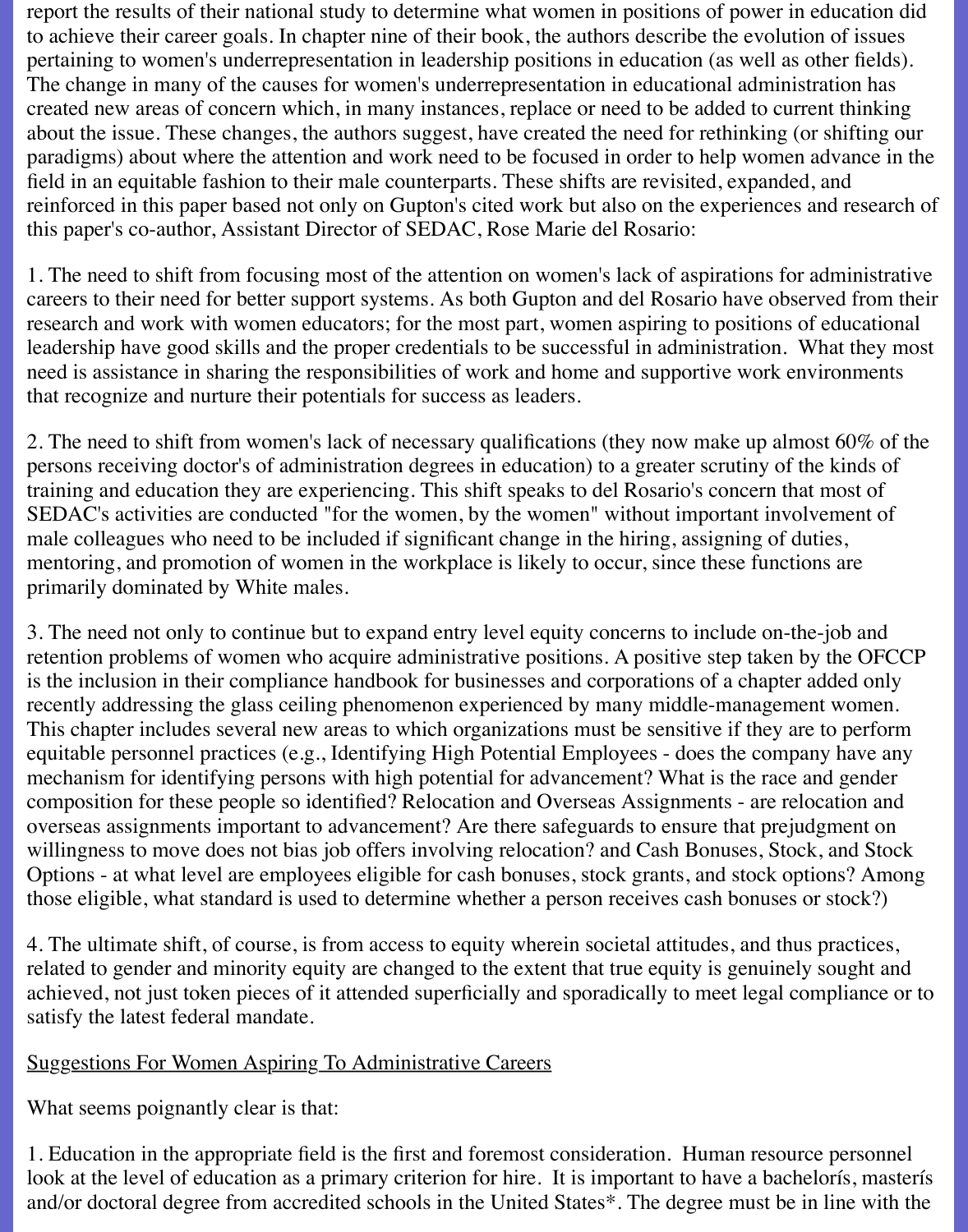required position. (In recent years, hirers have found the value of considering people from ìrelated fieldsî when educational background is combined with experiences in, e.g., teaching in the classroom, education administration, work with children and youth-related programs, and so on.)

2. Meaningful experience counts. Quality of experience is analyzed according to the position applied for. According to a personnel administrator in Dade County, Florida, it is not necessary for ìexperienceî to be derived from a paid position. Rather, the experience must be related to the desired job and should demonstrate capabilities and personal traits which degrees, by themselves, could not provide. Experience covers a wide range of talents, skills and abilities that tend to enrich oneís educational background and the ìcapacity to leadî in educational leadership. In most instances, experience is earned over a period of time. For example, the first few lines of a typical job announcement for a program director state the minimum requirement as , i.e., a master's degree in education, child psychology, counseling or related field and five yearsí experience working with at-risk youth. In spite of the relatively broad description of requirements, focus of the initial sorting of applicants is based upon the basic description; in other words, those without a master is degree and five years experience need not apply.<sup>3</sup>

3. Record of improving and updating professional qualifications is important. Changes in technology (i.e., modern machines, access to and use of computers and hard/ software), transitions in the course of human affairs (i.e., demographic character of urban and rural communities, attitudes toward people from different backgrounds, increased awareness of environmental and global concerns), and socio-political forces governing the workplace and local/national priorities in education present challenges which leaders must contend with in the process of day to day administration. In keeping with the trend of ìpreparing for leadership in the 21st century and beyond,î women who aspire to be a part of todayís and tomorrowís administration must be well equipped to deal with the transformations affecting the educational environment. For instance, children/students are now exposed and have access to sophisticated methods of modern communications such as e-mail, internet and worldwide web. On the other hand, there is a noticeable rise in the number of students who are non-English speakers (both from the American ethnic enclaves and immigrants from third world or developing countries) with a broad range of intellectual and linguistic proficiencies -- some are fully prepared to meet the challenges of a global community, but most are in need of special assistance to keep up with the academic level of (same age or cohort) mainstream American society. More and more, those aspiring to become education administrators must gain new knowledge, skills and proficiencies that are appropriate in today's world. Participation in professional development opportunities is critical. And, women should consider investing and re-vesting in themselves to stay competitive in the current and future job market.

4. Networking should be an ongoing personal and professional pursuit. Who you know remains an important element in lateral and upward mobility. While it is important to generate and maintain linkages with oneís peers, those who aspire to achieve higher positions must develop networks beyond like me professionals (i.e., those in higher positions and includes people from disciplines different from oneís own area of expertise). This means that there is a need to create opportunities and professional settings where meaningful and lasting personal connections can be initiated between (potential) mentors and apprentices or mentees, as well as between employers (persons with the authority to hire) and women aspirants. The idea here is to generate a friendly environment where, through authentic networking, women are able to demonstrate talents and skills in the course of dialogue and social interaction. Over time, the authenticity of the socialization process between, i.e., mentors and mentees, establishes familiarity -- an element which tends to validate women's worthiness for valued positions.

5. Strategic and long-range planning should guide the direction of one's career. When compared with male counterparts, women seem more likely to zigzag through a career path. In a brief interview of five women aspirants for high level administrative positions, all experienced deviations from their original tracks due to marriage, children, family priorities, lack of geographic mobility, and other reasons. The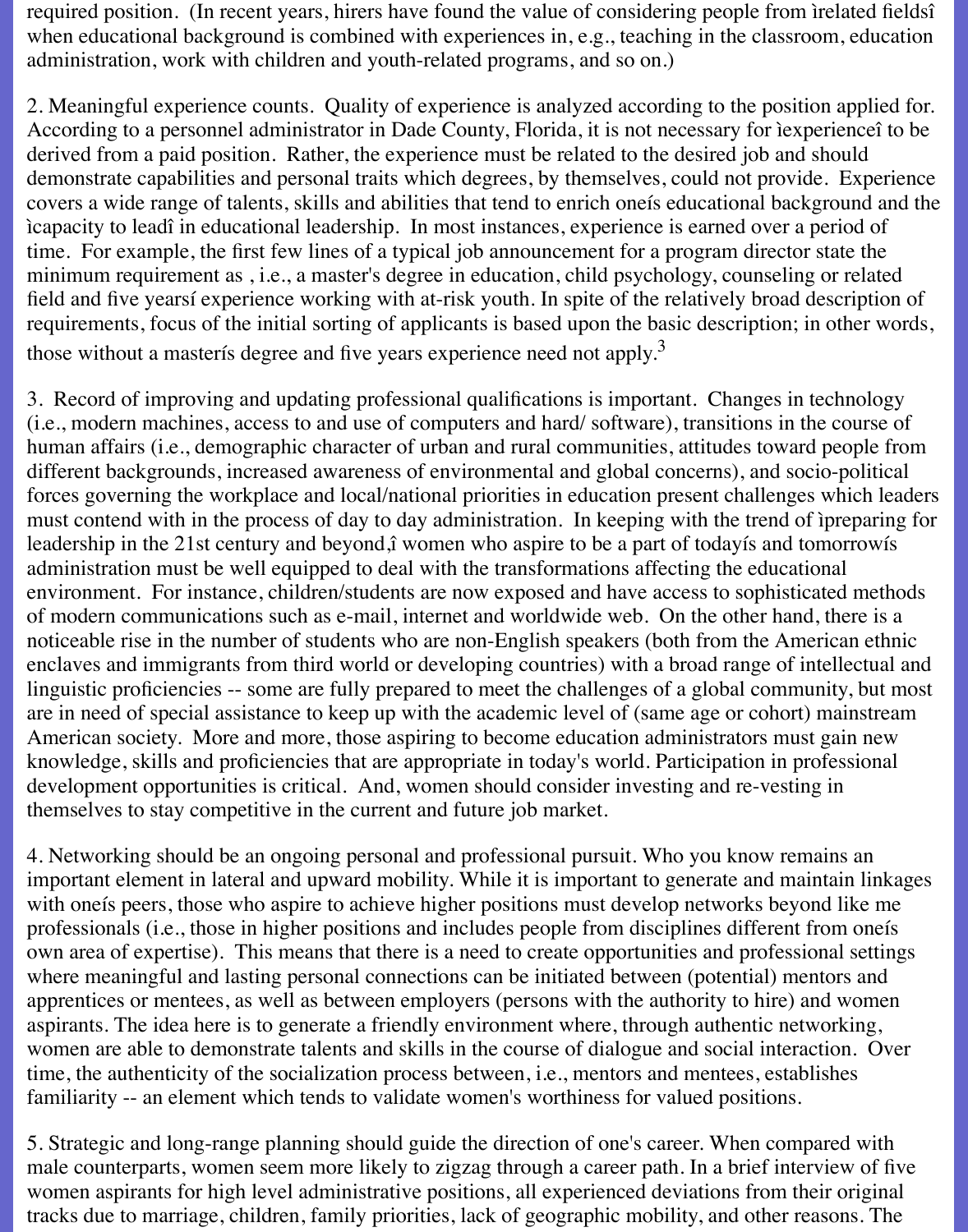interruptions have served as barriers to womenís aspirations, although such interruptions have very little, if any, significant impact in men's career path plans or upward mobility. The need to shift paradigms challenges women to determine the importance of career objectives in relation to other priorities. Selfdetermination (along with personal virtues and social values which support one's ambition) and a wellplanned strategy can be used to direct and guide oneís road to attaining the desired position, in spite of expected and perceived interruptions along the way.

# **Supportive Action Needed At The Federal Level**

Recommendations for federal level activity to improve women's workplace status include:

1. To a lesser degree, maintain current professional development opportunities for women.

2. Promote greater collaboration among organizations and agencies that are vested in the status of women in general, women in educational leadership and administration in particular.

3. Engage employers, particularly those with the authority to create jobs and hire people, in developing and nurturing opportunities for women to advance.

4. Take immediate action through established offices such as the Women's Bureau, OERI, and especially the National Center for Education Statistics, to collect, disseminate, and make readily available more detailed information and statistics related to the numbers of men compared to women in positions of educational administration at the state and local levels of government.

5. Continue to fund federal initiatives such as WEEA, the Desegregation Assistance Centers, the "setaside" funding component (repealed in the summer of 1995) for sex equity programs under the provisions of the Carl Perkins Vocational Education Act, and other federally funded state-level personnel and projects related to sex equity issues. Do a better job of targeting, coordinating and making known the existence of these services to women educators, school systems, and universities.

6. Require better accountability of federally funded initiatives. Evaluate and collect pertinent data to demonstrate and document the effectiveness of initiatives in promoting women's career advancement.

7. Be the foremost example. Use government as the model of fair practices and treatment of employees for the ultimate good of all - the employees, the organization and the nation. Conclusion

In spite of the seemingly broad implications of federal initiatives for women, little is known about the actual impact of such initiatives on the state of women's participation in educational leadership. While there seems to be an increase in the number of women holding key administrative positions (e.g., principals, assistant principals, superintendents, and so on) in many school districts, there are questions about the "qualitative" and "quantitative" factors in regard to such placements. For instance, how do such positions compare with men's placements in similar positions in terms of salary, fringe benefits, school image, prestige, geographic location, students/ faculty's demographic profile, community support and chances for upward mobility? And, within school districts, state and national levels, which leadership positions are more likely to be assigned to women than men? A good way to investigate the issue of parity is by asking the right - although oftentimes hard - questions . . . then having the courage and commitment to make needed changes for the ultimate good of all.

# References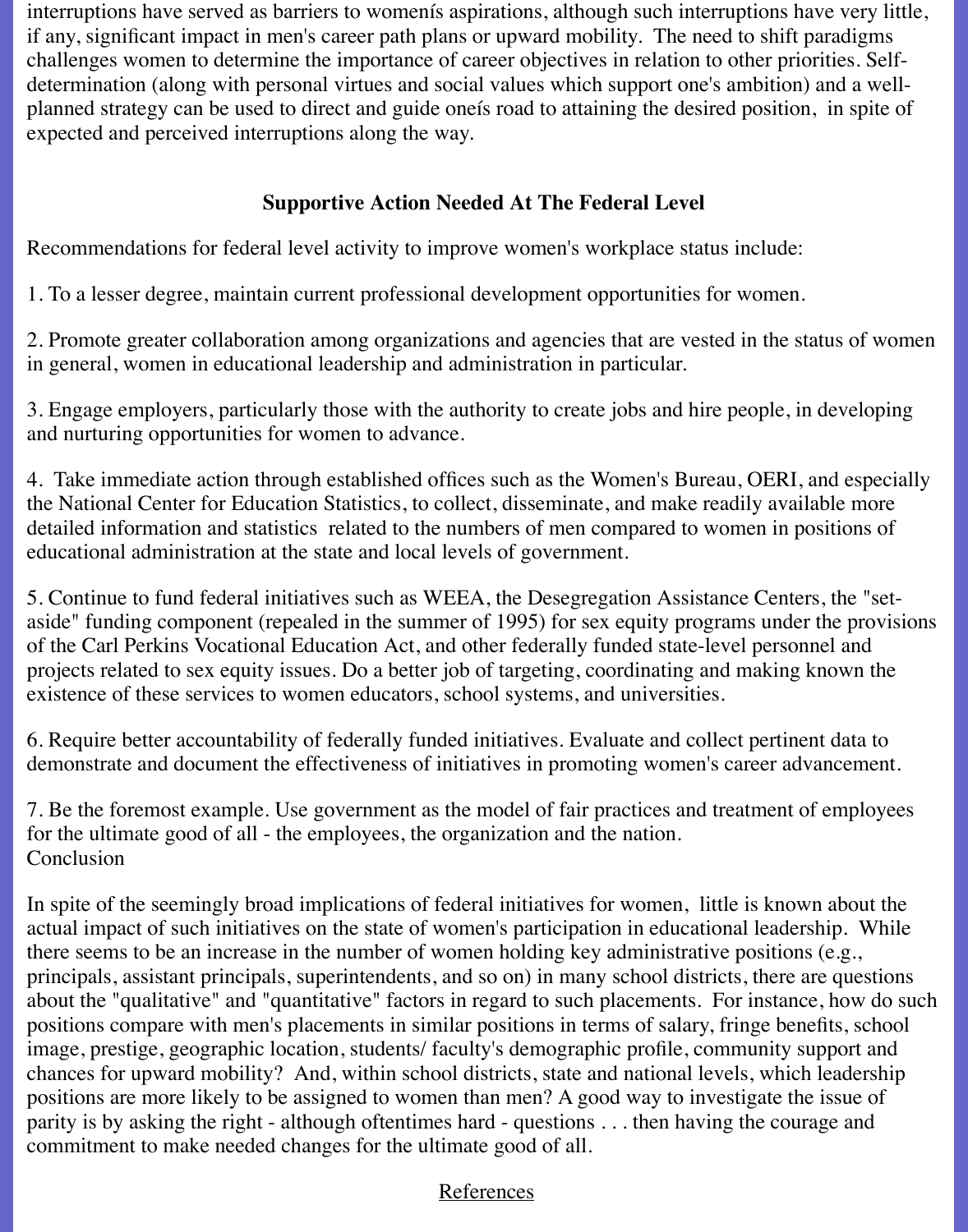Cox, T. & Smolinski, C. (Jan., 1994). Managing diversity and glass ceiling initiatives as national economic imperatives. (Report for U.S. Dept. of Labor Glass Ceiling Commission). Ann Arbor, Michigan: The University of Michigan.

Flansburg, S. & Hanson, K. (1993). Legislation for change (A working paper #3). Newton, MA: Center for Equity and Cultural Diversity, Education Development Center, Inc.

Gupton, S. L. & Slick, G. A. (1996). Highly successful women administrators: The inside stories of how they got there. Thousand Oaks, CA: Corwin Press.

U.S. Department of Education, National Center for Education Statistics. (1996). Women: Education and outcomes, NCES 96-061. Washington, DC

U.S. Department of Education, Office of the Under Secretary - Budget Service. (1997, March). Program data on women's educational equity (CFDA No. 84,083). (taken from program files and faxed by Melissa Oppenheimer to authors). Washington, DC.

U.S. Department of Labor, Glass Ceiling Commission. (1994). Race, ethnic, and gender earnings inequality: The sources and consequences of employment segregation. (Report by Donald Thomaskovic-Devey at North Carolina State University). Washington, DC.

U.S. Department of Labor, Glass Ceiling Commission. (1994). The impact of recruitment, selection, promotion and compensation policies and practices on the glass ceiling. (Report prepared by Roosevelt Thomas, Jeff Porterfield, John Hutcheson, and Carol Pierannunzi with The American Institute for Managing Diversity). Washington, DC.

U.S. Department of Labor, Women's Bureau. Breaking the glass ceiling in the 1990s. (1992). (Study conducted by Terry A. Scandura, University of Miami). Washington, DC.

U.S. Department of Labor, Women's Bureau. (1990). Milestones: The women's bureau celebrates 70 years of women's labor history. Washington, DC1990.

U.S. Department of Labor, Women's Bureau.(1993). Handbook on women workers: Trends and issues. Washington, DC: 1993.

' SEDAC has given high priority to the organizationís goals regarding desegregation and race (Black and White). It has included national origin and other minority issues among its priorities only in recent years.

 $2$  Unless the applicant has provided evidence of iequivalency to U.S. earned degrees, education obtained from foreign countries is usually considered insufficient to meet required qualifications. Equivalency may include formal statement(s) from accredited U.S. colleges/universities and/or coursework at a local institution of higher education to meet internship, certification or other requirements.

 $3$  Human resource personnel are quick to add that the definition of imeaningful or related experience i is flexible and negotiable depending upon the scope of the position, individuals or members of the group responsible for reviewing applications, letters of recommendations, references.